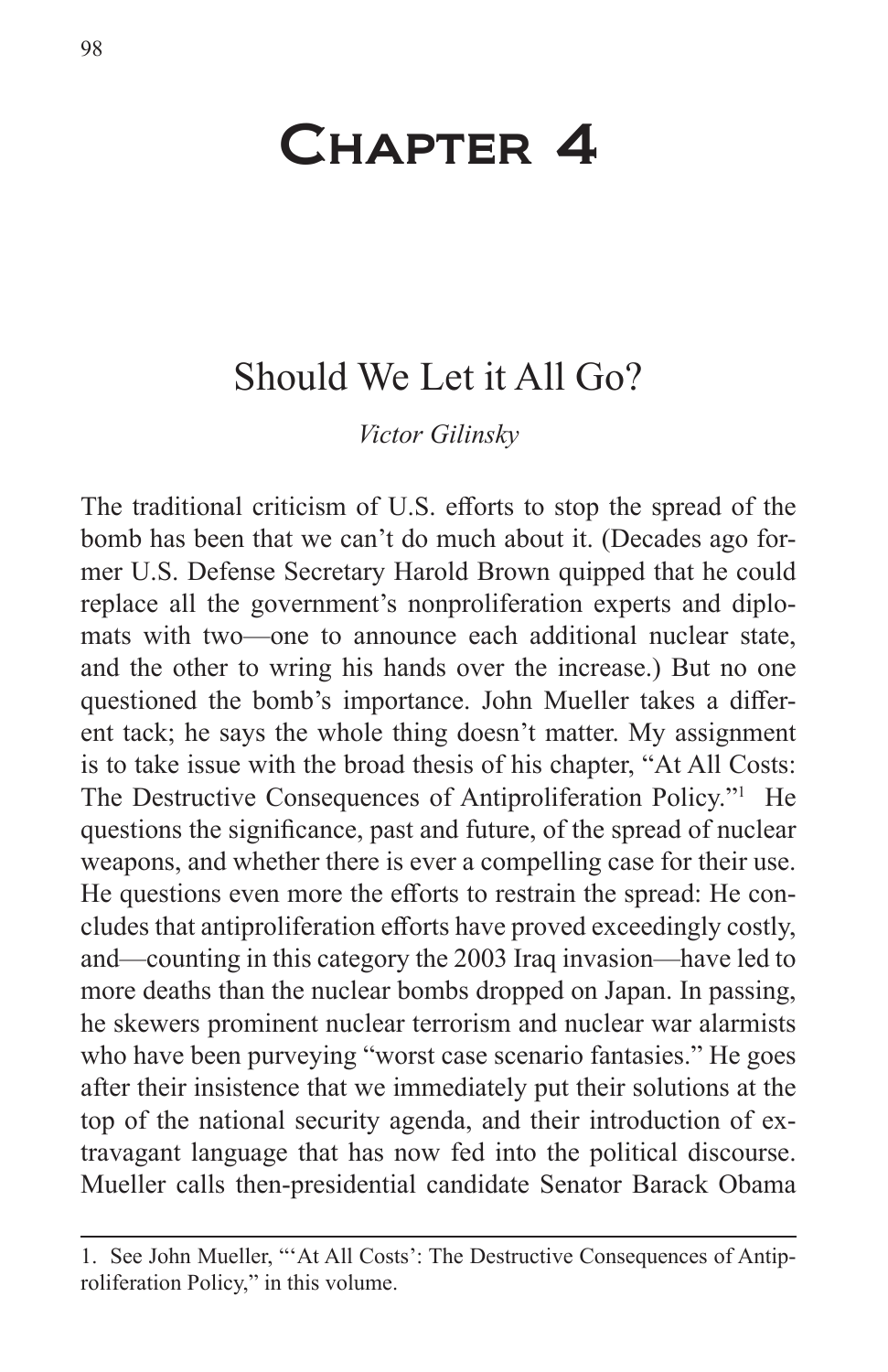on his limitless promise (to an American Israel Public Affairs Committee conference) to do "everything" within his power to stop Iran from getting the bomb, and Senator John McCain matching it by saying it had to be done "at all costs," with neither explaining what "everything" and "at all cost" could lead to. Mueller suggests that one way to reduce incentives for "errant regimes" to take interest in the bomb is to stop threatening them.

In short, there is much to like. But he goes too far. He seems to acknowledge that himself. He writes that no country has found the weapons *particularly* useful. The spread of the weapons is not *necessarily* desirable. Further spread is *unlikely* to accelerate or prove a major danger. The trouble is that for most people, putting nuclear war in the "unlikely" category still leaves a lot to worry about.

But Mueller goes on to dismiss such concerns and conclude that proliferation hardly matters at all, that up to now its effects have been benign, whereas efforts to restrain it do more harm than good. So let us focus mainly on that.

## *Has the Bomb Made A Significant Impact on the World?*

One is almost ashamed to ask the question. Anyone who has lived through the rough parts of the Cold War, or is old enough to remember jumping under his desk during what was then called an atomic drill, has no doubt that it did, in ways both large and small. I will pass over the enormous size and expense of the nuclear weapons enterprise to mention a few items related to life in the United States: The Manhattan Project was, as Annie Jacobsen recently wrote, the mother of all black programs.<sup>2</sup> That precedent plus the Cold War justified the existence of a vast secret national security state, some aspects of which we are just beginning to learn about. That secret world required vetting the "loyalty" of large numbers

<sup>2.</sup> Annie Jacobsen, *Area 51, An Uncensored History of America's Top Secret Military Base* (New York: Little, Brown and Company, 2011).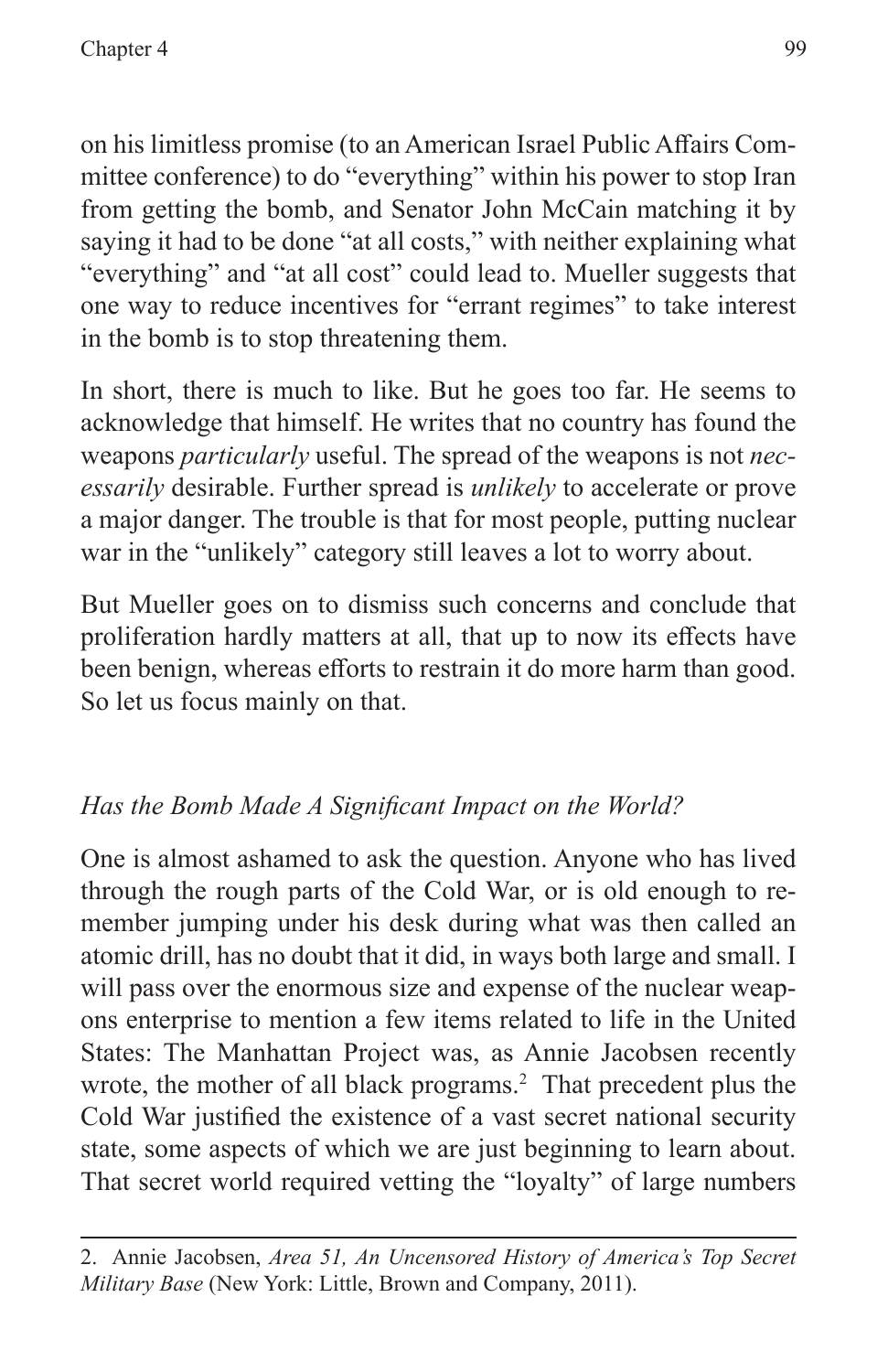of people, which implies unprecedented intrusions into their private lives. We have gotten so used to this we think it's normal, but it's a long way from what was considered normal in pre-World War II times. The bomb, plus means for intercontinental delivery in minutes, also changed the U.S. Constitution, shifting the power to initiate war to the president and away from Congress, and therefore away from the democratic process.

We had a lot of close calls during the decades of the Cold War, some of which could conceivably have led to nuclear war. There were quite a number of highly placed U.S. officials who counseled use of the bomb, and in fact were ready to take the president and the country over the cliff to achieve their Cold War aims.<sup>3</sup> Fortunately, reason prevailed. Or the taboo against nuclear use was sufficiently intimidating. Adding to the dangers in the early days of the Cold War, there were no independently controlled locks on the nuclear weapons. Harold Agnew tells of visiting a U.S. air base in Germany and seeing nuclear-armed German planes lined up ready to go. U.S. physical control over the weapons consisted of a single U.S. sentry. The Strategic Air Command (SAC) was very aggressive during this time, flying mock nuclear attacks not only up to the Soviet borders but also inside those borders to get data on Soviet radars. Some U.S. planes were shot down with loss of aircrews. We were very lucky to get through that time unscathed, or perhaps more accurately, un-irradiated.

We know less about how close other countries came to using nuclear weapons, but it appears that at one point in the 1973 Yom Kippur War, Israeli Prime Minister Golda Meir was the only one that stood between Israel's bomb and its use on the battle field.

There were also serious accidents with bombs. Some were inadvertently dropped from planes. The most spectacular incident occurred

<sup>3.</sup> I recall a 1964 briefing by the Director of the Livermore Lab on "civilian" use of the bomb—Project Plowshare. He explained that the real reason for pursuing such projects was to get the US public used to nuclear explosions so that in wartime the president will release their use.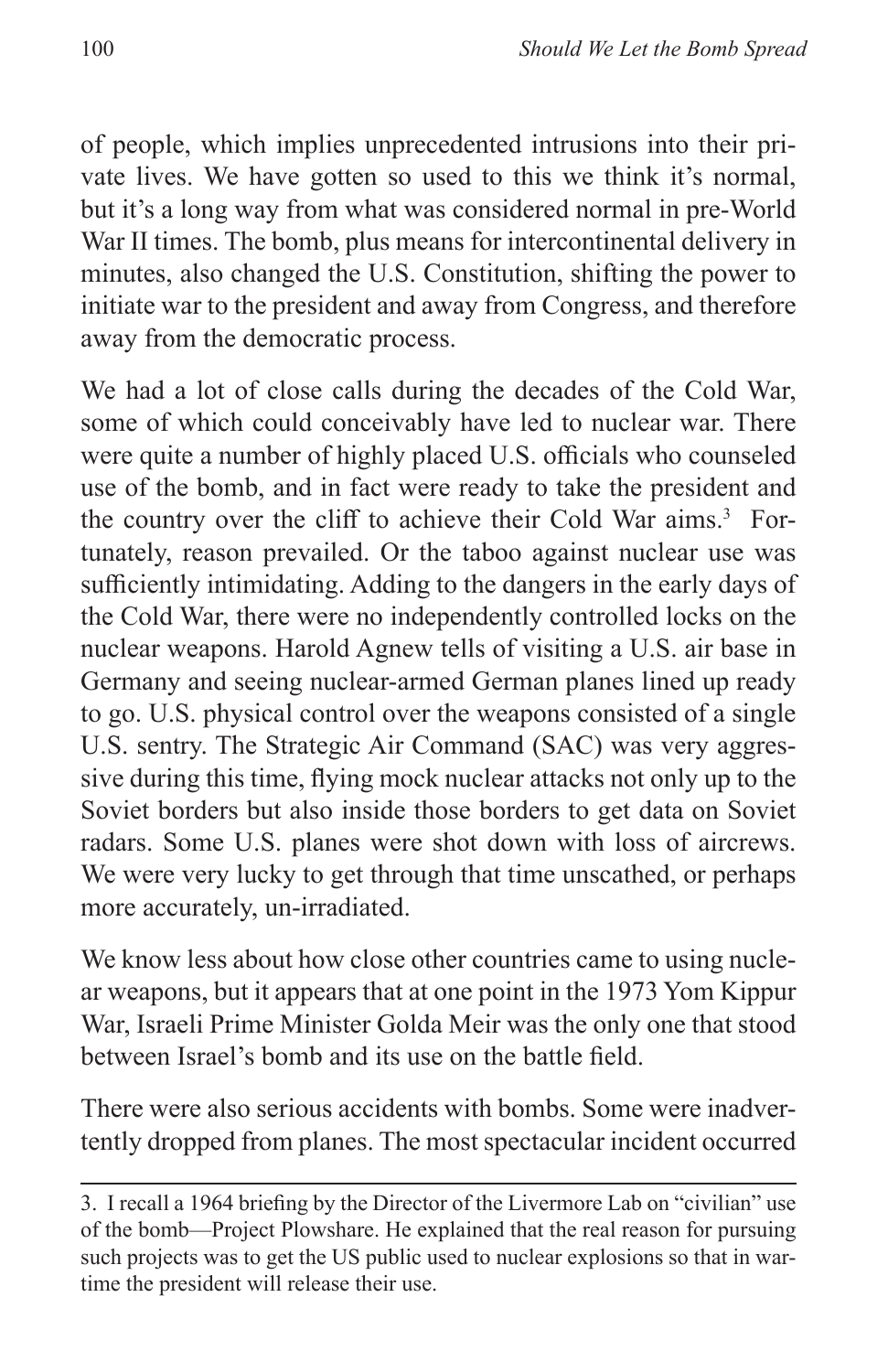over Goldsboro, N.C. A plane carrying megaton bombs broke up in mid-air, dropping its bombs. They had multiple sequential locks to prevent unintentional or accidental nuclear detonation. The arming sequence on one four-megaton bomb passed through five of its six locks on impact, and the bomb failed to detonate only because the last one held. Had the thermonuclear weapon exploded, a good part of North Carolina would have been flattened, and if the wind had then been blowing north, much of the Eastern coast would have been heavily contaminated with radioactivity. Again, we were very lucky. One should add that all these locks were put on the weapons over the considerable resistance of the Air Force, which worried more about the bombs failing to go off when they were supposed to than having them go off accidentally.

### *Was the Bomb Useful to Its Owners?*

The usefulness of the bomb—or bombs, as others have them, too is a more complicated question. The first two nuclear bombs ended the war with Japan more quickly than it otherwise would have. The price America paid for this was the eternal onus for being the first to use this new energy source to kill large numbers of people. Without the experience of the Manhattan Project would others have developed the bomb? Once uranium fission was understood in 1939 many scientists around the world understood the possibility of nuclear weapons. The Manhattan Project was, after all, hurried in fear of a German bomb. But probably without the U.S. effort the development elsewhere would have been slower. Recall, however, that most of the World War II effort was in producing the nuclear explosives, highly enriched uranium and plutonium. Commercial nuclear programs now make that easy for possessors of uranium enrichment plants and plutonium separation, or reprocessing, plants.

The bomb didn't do much for the United States in the few years it had a monopoly. And once the Soviets exploded theirs, it was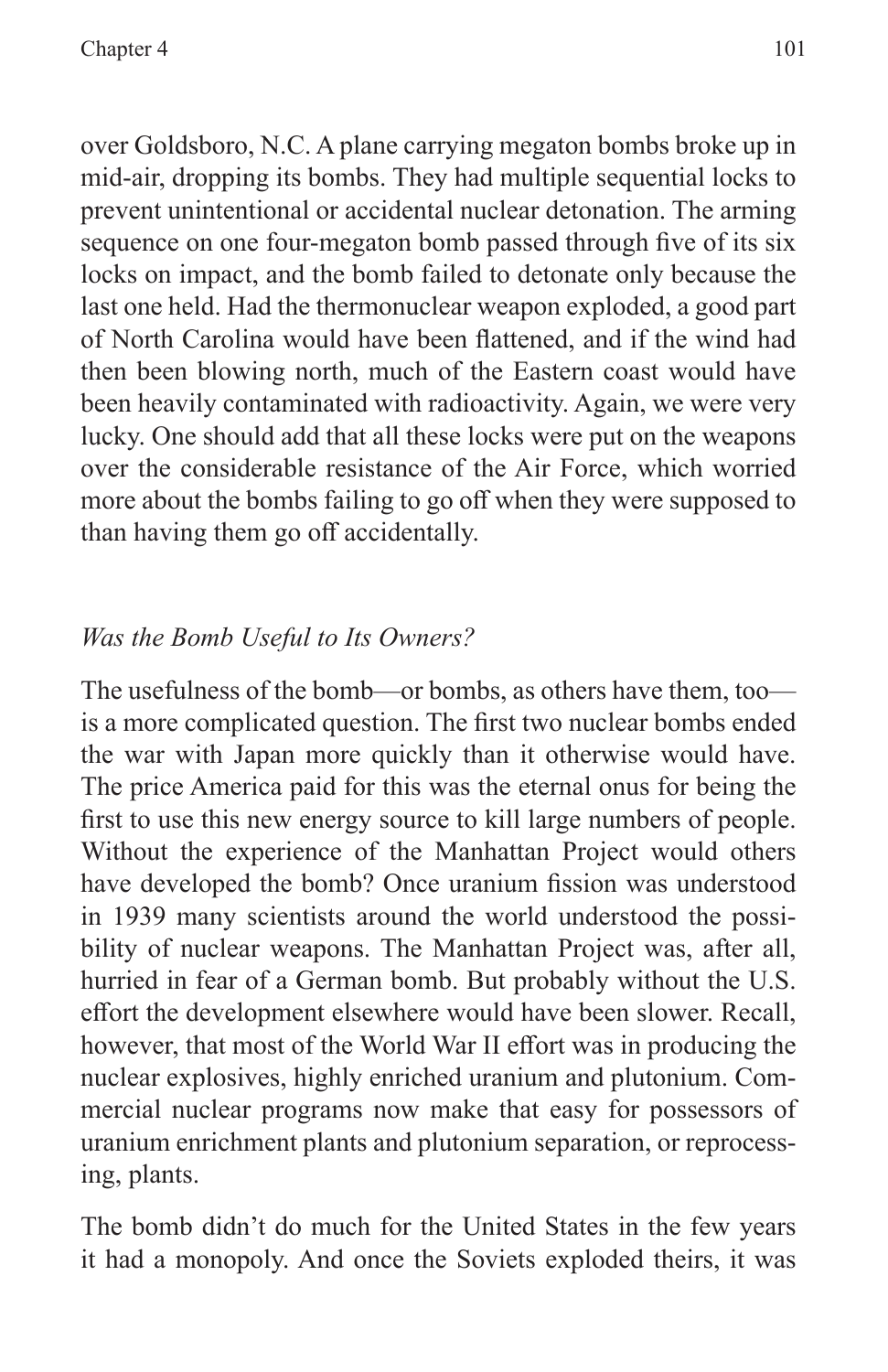pretty much a standoff. There wasn't much you could do with it, but you didn't want to be without it if Soviet Premier Joseph Stalin had it. In time the weapon took on a life of its own. We built them, and they built them. One thing we know, the bomb was constantly on the mind of leaders.

It was U.S. policy to rely on nuclear weapons to overcome the disparity in manpower if the Soviets attacked Western Europe and thus to deter such an attack. Years after he was Defense Secretary, Robert McNamara told me that despite our declared policy, he would never have authorized use of U.S. nuclear weapons unless the Soviets used them first. (He said he told no one, including National Security Advisor McGeorge Bundy and President John F. Kennedy, because he didn't want to be thought weak, which in itself says quite a lot.) Whether there was actually any deterrence is problematic. If the Soviets weren't going to attack Western Europe anyhow, there was nothing to deter. Still, in this and other situations, the bomb owners saw, and see, it differently than outside observers.

The participants in the Cuban Missile Crisis thought that we came close to nuclear war, and subsequent disclosures about the presence of Soviet battlefield nuclear weapons only underlined that conclusion. The possibilities for disastrous mistakes were considerable, as top officials did not have the degree of control they thought they had. In the 1990s, in an interval between sessions of an international meeting I happened to be standing with two or three others to whom Secretary McNamara was explaining how dangerous the situation was on a particular Saturday. One of those present had been in SAC's Omaha "tank" on that day, and proceeded to tell a stunned McNamara what really went on there on that day. It was the first he'd heard about it.

There is no question that nuclear weapons confer status, both to the countries possessing them, and to the individuals directly involved with them. It's no accident that the five permanent members of the United Nations Security Council are nuclear-armed. Whether the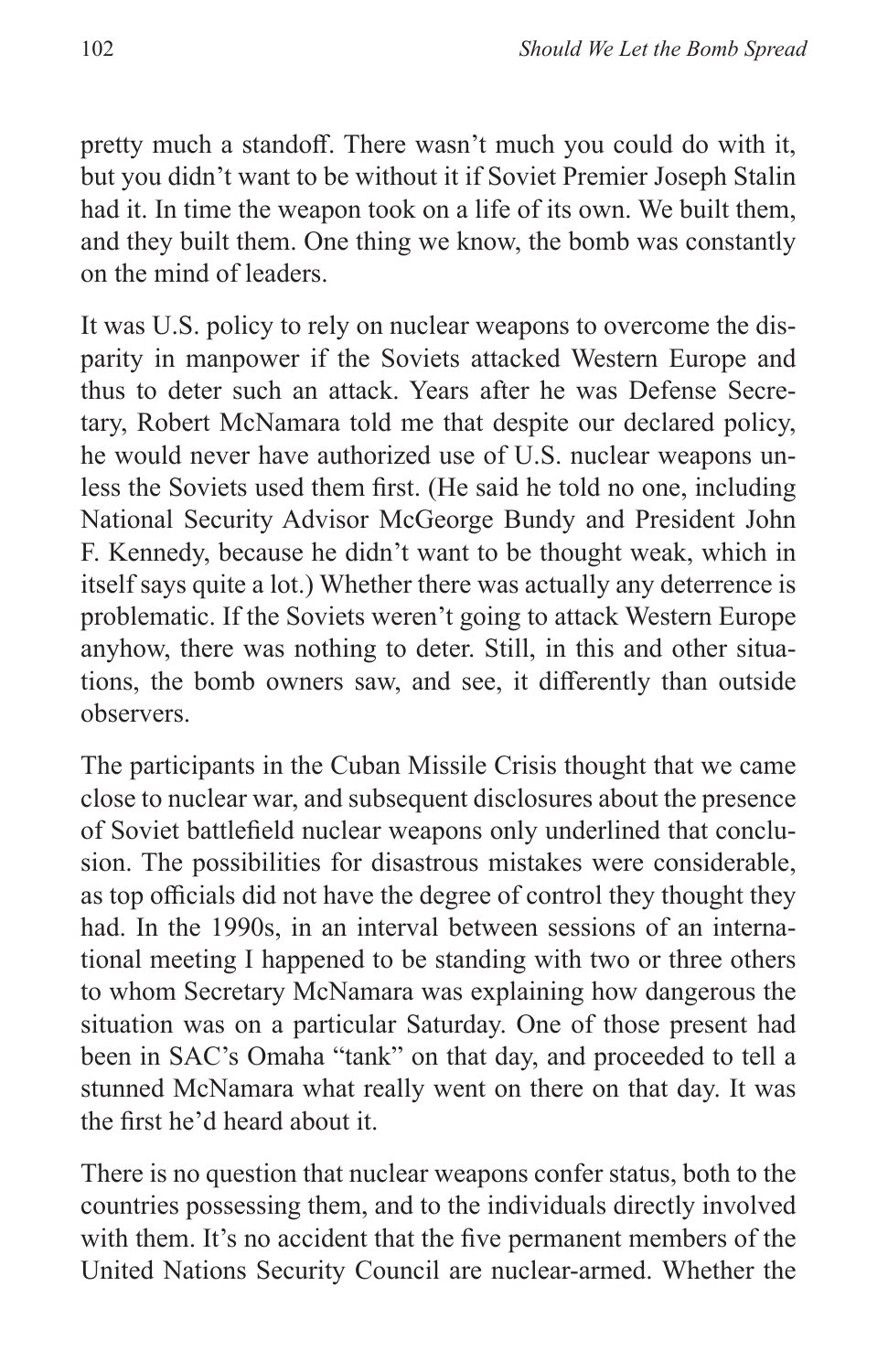bomb actually does them any good beyond that status at this point is doubtful. But none of them are in any hurry to give it up. Even the Socialists in France and the Laborites in Britain, who when out of power talked of giving up nuclear weapons, quickly changed their mind when they gained power. And bureaucratic prestige is undoubtedly a factor in our still keeping our land-based missiles on alert.

India and Pakistan are if anything increasing their stockpiles. India has plans to outfit submarines with strategic missiles. Israel, too, would presumably insist its nuclear weapons were useful, that is, if they ever admitted they had them. North Korea now brags about its nuclear bombs. And of course the Obama Administration is committing hundreds of billions to upgrade its nuclear weapons complex.4 So whatever we may think of the nuclear weapons situation, and the seeming uselessness of it all (which could also be said of most military expenditures), the owners are not about to take advice from academic kibitzers.

## *Have Those Who Have Given Up the Bomb Regretted it?*

In support of the unilateral divestment of nuclear weapons, the claim is made that countries that have given up the weapons have not suffered for it and don't regret it. A respectable argument can certainly be made for giving up nuclear weapons.<sup>5</sup> But the expe-

4. See William J. Broad and David E. Sanger, "U.S. Ramping Up Major Renewal in Nuclear Arms," *New York Times*, September 21, 2014. There is a delicious irony in this being ordered by a Nobel Peace Prize Laureate.

5. See, especially, Paul Nitze, "A Threat Mostly to Ourselves," *New York Times*, October 28, 1999. Nitze wrote (emphasis added):

> The fact is, I see no compelling reason why we should not *unilaterally* get rid of our nuclear weapons. To maintain them is costly and adds nothing to our security.

> I can think of no circumstances under which it would be wise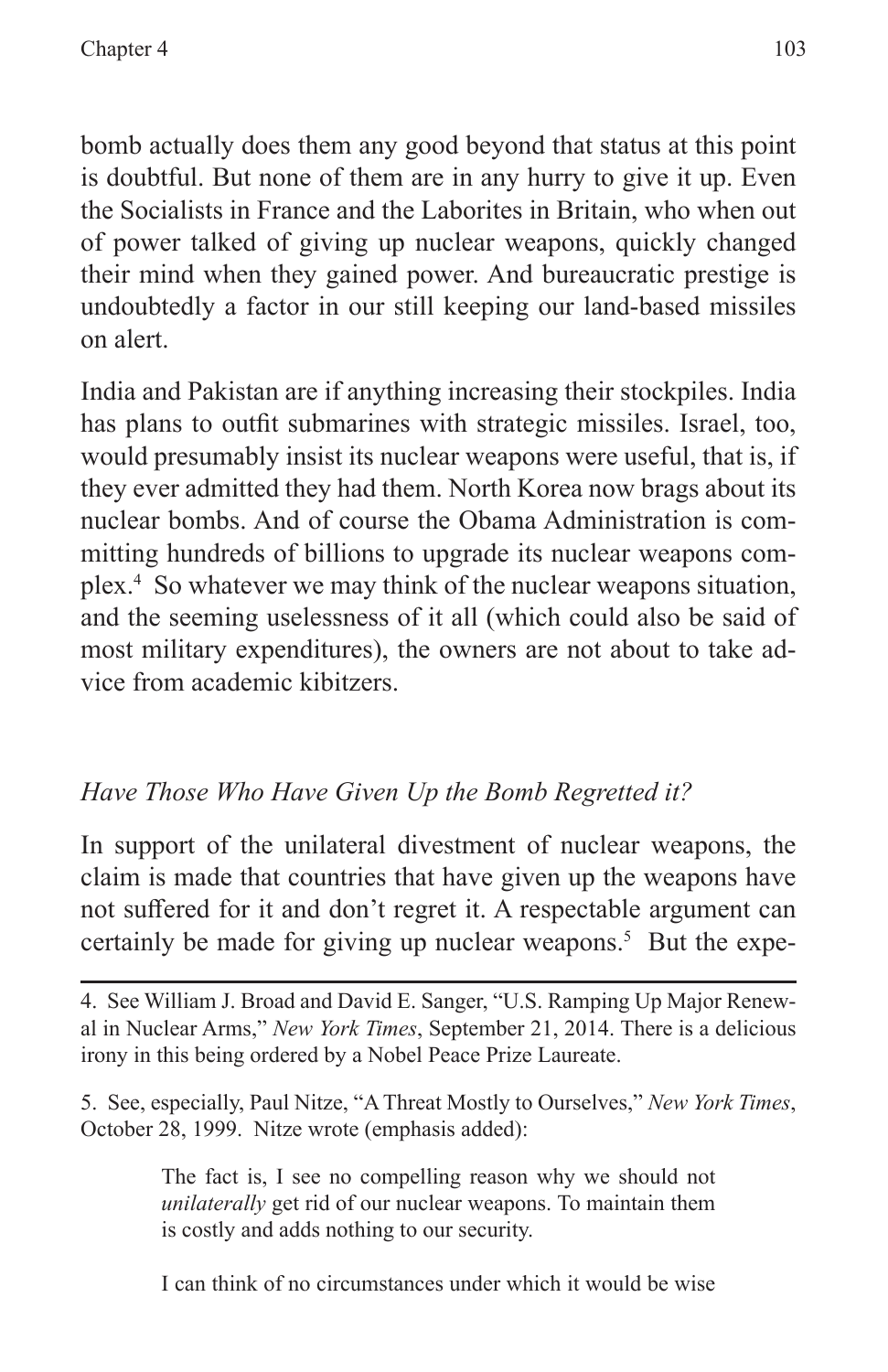rience of countries that have done so is not of much relevance. In reality, only South Africa gave them up, and it only had a few warheads of rudimentary design that weren't of much use in South Africa's military situation, that is, the situation of the former whiteonly government. The elimination of the weapons took place in unique circumstances—moving from a white to black government—and was a condition for joining the Nuclear Nonproliferation Treaty (NPT) and good standing in the world community. It is doubtful that the other countries sometimes listed in the former nuclear weapon state category—the former Soviet republics on whose territory nuclear weapons remained after the breakup of the Soviet Union—were ever really nuclear states. It's true they relinquished the weapons on their soil, or were bribed to do so, but it does not appear they ever had the ability to use them.

#### *Have Nonproliferation Efforts Caused Great Harm?*

#### The Nonproliferation Efforts Before 1974

Which brings us to the efforts, since the bomb's invention, to keep it within few hands, so-called nonproliferation, and the issue of whether these efforts, especially recent ones, have been on balance harmful. A brief examination of the history of attempts at international nuclear controls shows this is not a sustainable proposition. The fact is, they haven't been potent enough to be harmful. Rather, we have suffered from the lack of adequate international protection

> for the United States to use nuclear weapons, even in retaliation for their prior use against us. What, for example, would our targets be? It is impossible to conceive of a target that could be hit without large-scale destruction of many innocent people.

I have to say I cannot think of any such circumstances, either.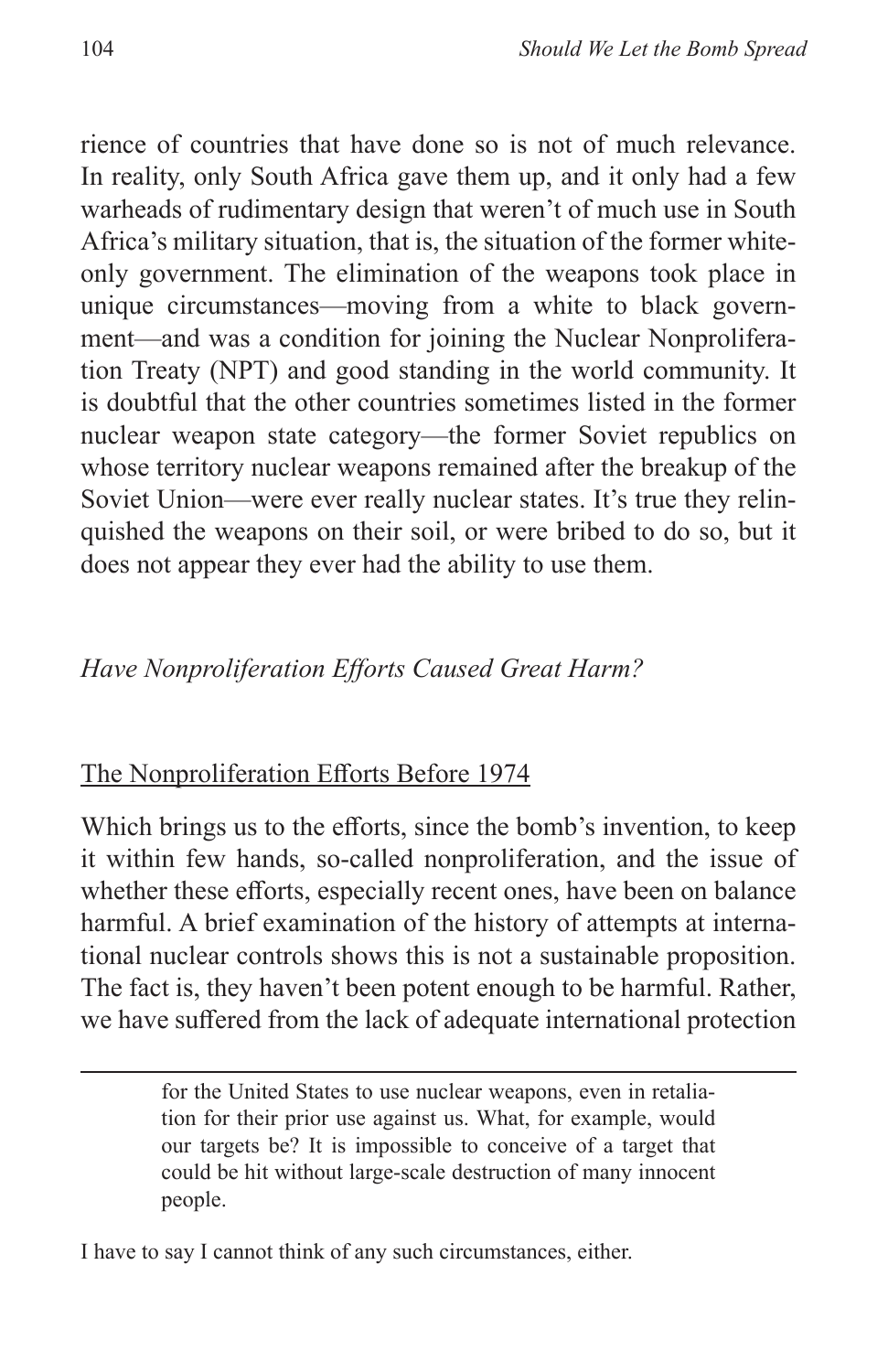against militarizing nuclear energy.

The starting point in the effort to control what was then called the atom, was the U.S. proposal, based on the 1946 Acheson-Lilienthal Report, for international development of nuclear energy. The central idea was international ownership of what the Report called dangerous nuclear facilities. The Report grasped the essential problem of the dual potential of nuclear energy, but was unfortunately deeply flawed in its specific proposals.<sup>6</sup> In any case, the US proposal had no chance of acceptance by Stalin's Soviet Union, and indeed went nowhere. The United States then did its best to maintain tight security over nuclear technology.

Once the Soviets and the British exploded bombs, we changed course. President Eisenhower launched Atoms for Peace, which amounted to a huge giveaway of nuclear technology to gain political advantage and to create a market for US commercial nuclear reactors and fuel under minimal international controls.7 In fact, U.S. President Dwight Eisenhower explained that initially no "onerous" controls would be needed because the exported facilities would be too small to worry about. We sponsored the creation of the International Atomic Energy Agency, principally as a distributor of our largesse. The Agency included an inspectorate whose real function was to provide a patina of legitimacy to international nuclear trade, the underlying notion being to avoid any need for our own inspection of customers and any resentment that might provoke. It was not a serious inspection system, rather more a matter of inspectors making friendly visits to their colleagues in the field.

President Kennedy took the spread of nuclear weapons more seriously. Among other things, he pressed Israel to allow inspection of

<sup>6.</sup> For example, it was based on the notion that moderately irradiated plutonium cannot be used for bombs and was thus in the "safe" category, which is false, and in fact was known to be false at the time.

<sup>7.</sup> The second largest group of participating scientists and engineers (after Britain) came from India.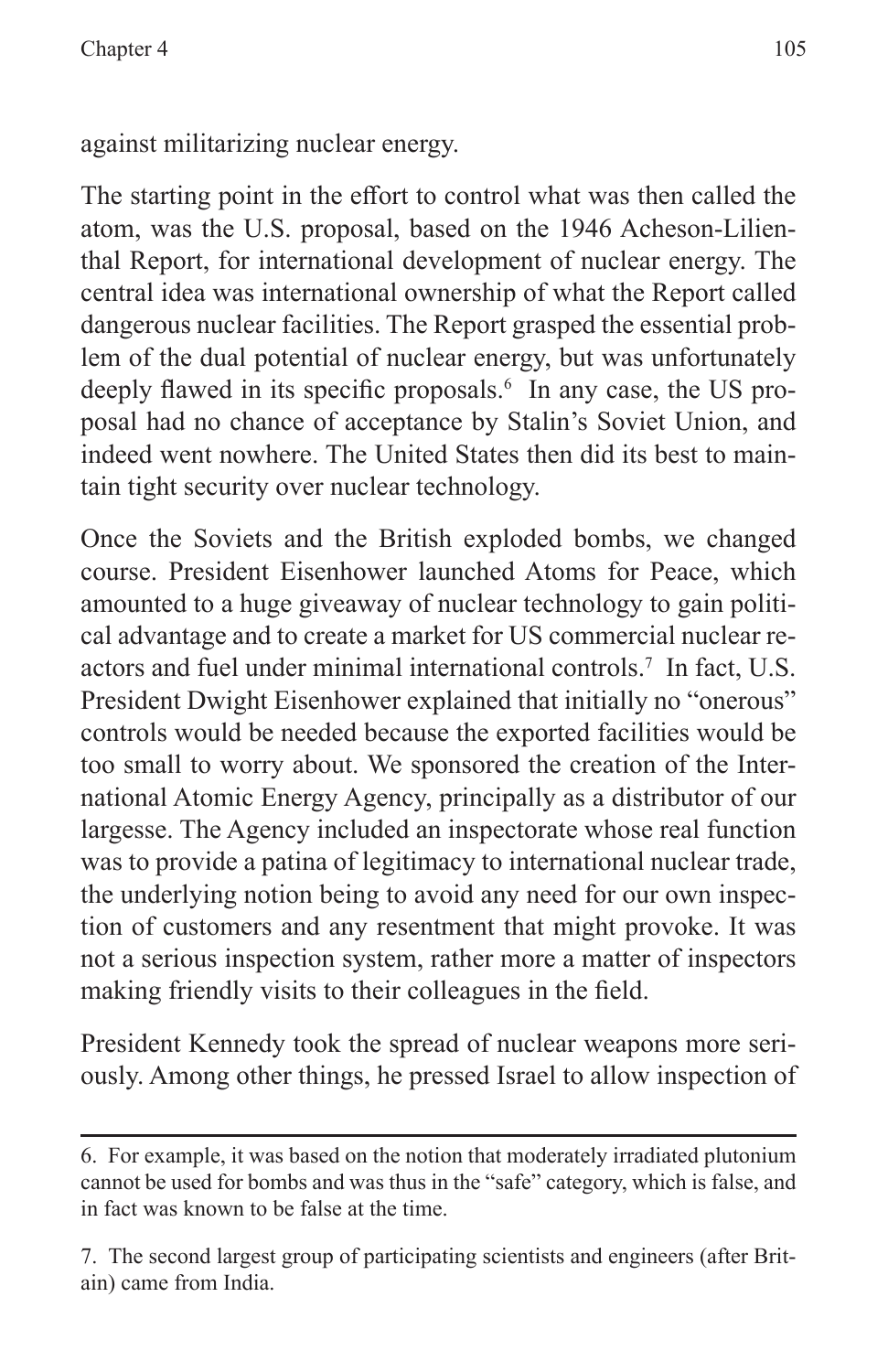its French-supplied Dimona facility, already suspected of beings a weapons facility.<sup>8</sup> Kennedy's observation that there could soon be a couple of dozen nuclear states is often described, in view of the present nine, as an example of undue alarm.<sup>9</sup> It was not a prediction; it was a warning, which led to a number of steps that slowed the spread of the bomb, starting with the 1968 Nuclear Nonproliferation Treaty.

The draft treaty started out as an effort by states without nuclear weapons to protect themselves by mutually agreeing not to obtain them. In the lengthy negotiations, however, other features got added that changed its character, most particularly a promise, summed up in the oft-quoted phrase "inalienable right," to access nuclear technology on a non-discriminatory basis, so long as they were subject to International Atomic Energy Agency (IAEA) inspections. As the treaty was then interpreted, this included uranium enrichment and separation of plutonium, the technologies that offer access to nuclear explosives. The treaty barred countries beyond the original five weapons states from getting bombs, but had no explicit limits on how close such a country could come to a bomb without violating the treaty.

U.S. President Richard Nixon, while cool to the treaty that had been signed by his predecessor, U.S. President Lyndon Johnson, nevertheless sent it the Senate for ratification after deciding that it did not in any way reduce his freedom of action with respect to

9. "There are indications because of new inventions, that 10, 15, or 20 nations will have a nuclear capacity, including Red China, by the end of the Presidential office in 1964. This is extremely serious. . . I think the fate not only of our own civilization, but I think the fate of world and the future of the human race, is involved in preventing a nuclear war." "The Third Kennedy-Nixon Presidential Debate," Debate Transcript, *Commission on Presidential Debates*, October 13, 1960, available from *[www.debates.org/index.php?page=october-13-1960-de](www.debates.org/index.php?page=october-13-1960-debate-transcript)[bate-transcript](www.debates.org/index.php?page=october-13-1960-debate-transcript)*.

<sup>8.</sup> Under Atoms for Peace the United States had donated a small research reactor to Israel and signed a peaceful uses agreement. The US-supplied facility proved a useful vehicle for educating Israel's nuclear weapons scientists.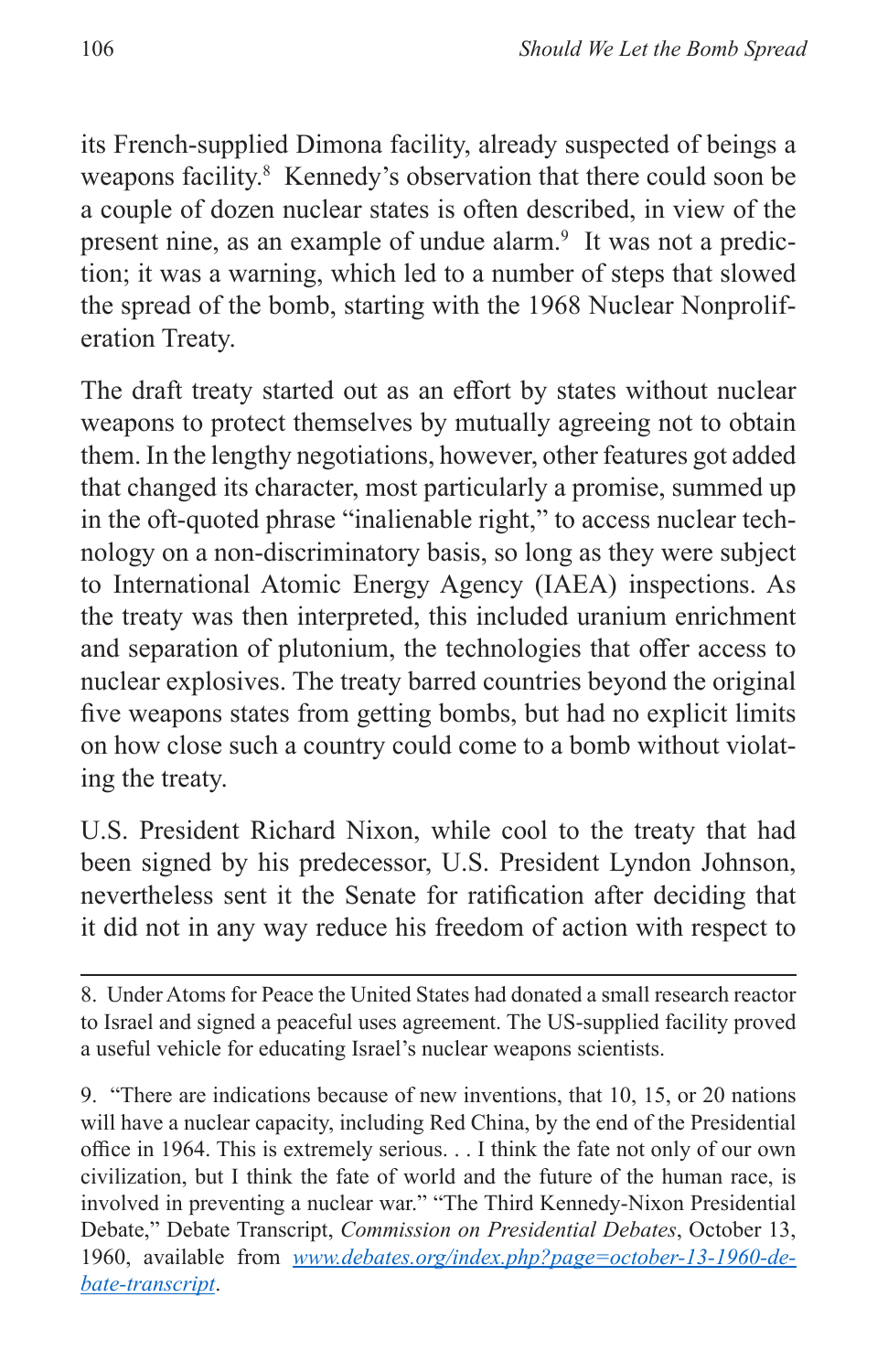U.S. nuclear weapons. Most notably, that included sharing them with the North Atlantic Treaty Organization. He gave instructions to his administration's officials that they were not to press countries to sign, especially West Germany. The country did sign, as did Japan, and ultimately nearly all countries—but that was later.

The first test of U.S. application of the treaty came in 1969, immediately after ratification. The United States had been aware that Israel had been conducting a secret nuclear weapons program since the 1950s. It already had built some nuclear weapons, although the United States wasn't sure about this. The U.S. State and Defense departments wanted to withhold the advanced F-4 aircraft Israel wanted in return for restrictions on Israel's manufacture of nuclear weapons, a position that carried over from the Johnson administration.10 U.S. National Security Advisor Henry Kissinger was still hoping to get Israel's signature on the NPT. (His cynical—but not entirely wrong—observation was that this would be worthwhile, even though even though he expected Israel to maintain a clandestine weapons program, because it would be a smaller one than otherwise.) The State Department offered to come up with a favorable legal opinion on treaty compliance if Israel would stay "a screwdriver turn away." But when it came to President Nixon's September 1969 meeting with Israel's prime minister, Golda Meir, none of this mattered. He let it all go. What he mainly cared about was that Israel support him in the Cold War, and especially in Vietnam. Since it served neither party's interests to publicize them, Israeli nuclear weapons became a non-subject in the U.S. Government, and the NPT was relegated to its place off to the side.

It's worth remembering that during those years, nonproliferation was regarded in the foreign policy and defense establishments as a kind of side show handled by intellectual officials who were not considered weighty enough or tough enough to perform in the main

<sup>10.</sup> Just before he left office, President Johnson had overridden the departments to permit the F-4 sale. But in allowing it the Defense Department wrote in conditions that in effect left the final decision to the Nixon administration.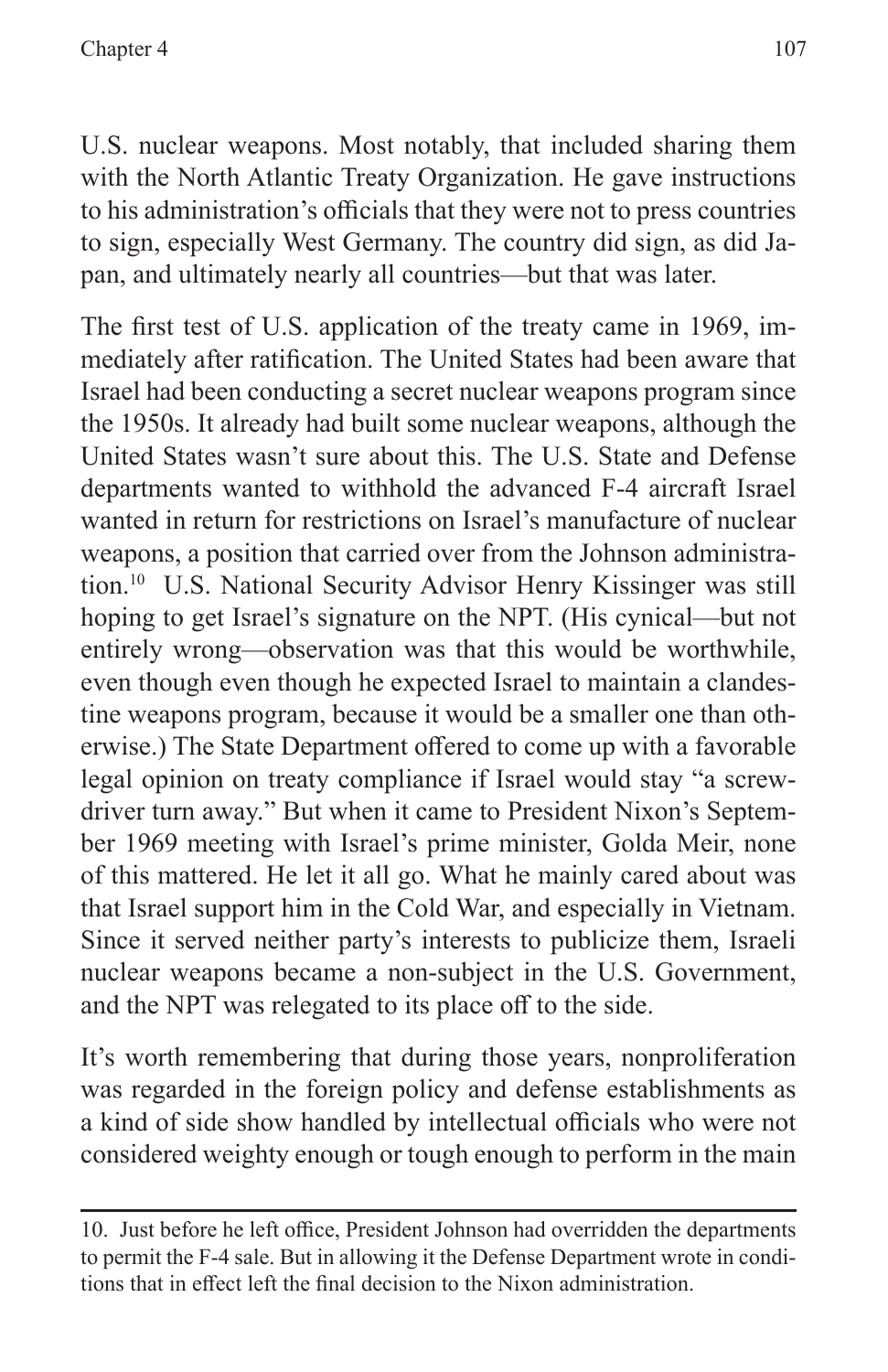ring—the Cold War. (To jump ahead, it was only after the demise of the Soviet Union that the U.S. Defense Department, desperately searching for budget justifications, acquired more respect for nonproliferation, or rather counter-proliferation, which is its more expensive cousin.)

## The Nonproliferation Efforts Post-1974

There was considerable consternation after the 1974 Indian bomb test, which turned out to be a pivotal event in U.S. nonproliferation policy.11 It became evident to all that a country with access to reprocessing, and thus plutonium, could easily produce nuclear bombs. Once a country had ready access to nuclear explosives highly enriched uranium and plutonium—IAEA inspections (optimistically labeled "safeguards") could no longer be relied upon to provide warning of a shift to weapons. To prevent easy access to nuclear weapons there needed to be restrictions on the technologies that produced these explosives—enrichment and reprocessing. At the initiative of the United States, the main nuclear technology exporters formed the Nuclear Suppliers Group (NSG) in 1975 to put some brakes on such exports.

At first the arrangement functioned sub rosa because on the face of it, it is at odds with the extravagant interpretation of the "inalienable right" language in the NPT, and the United States and other exporters shied away from taking on the argument. In fact, the opposite is true. Only with some technology controls could the IAEA inspections provide the "safeguards" protection that the treaty requires.

In this post-Indian bomb phase the United States succeeded in preventing several reprocessing exports from Europe to Asian coun-

<sup>11.</sup> The immediate Nixon administration reaction was rather different. In a cable from the Middle East, Secretary of State Kissinger warned his surprised staff against any strong reaction. He was apparently in the process of putting together a nuclear deal of his own that he did not want upset.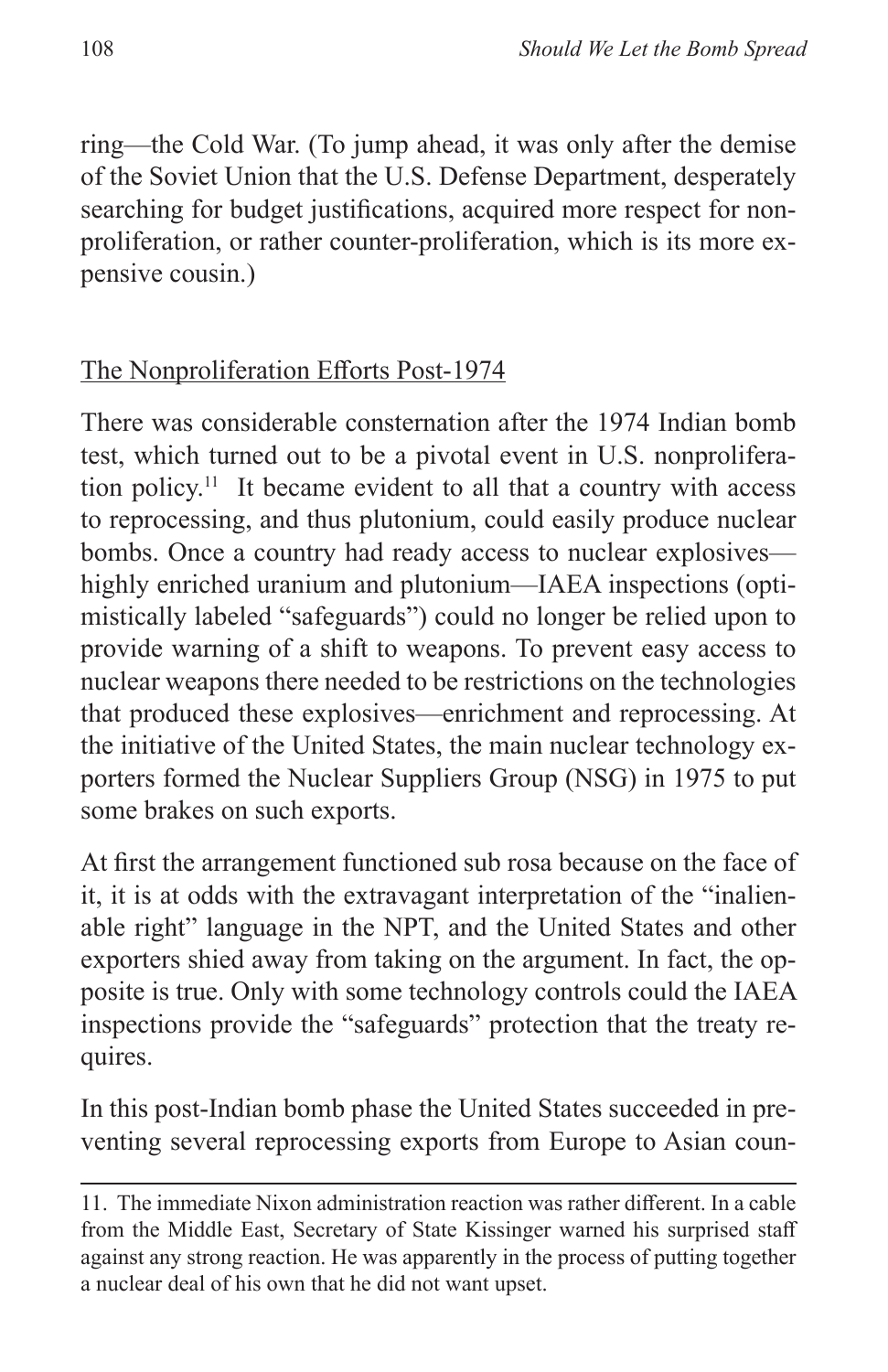tries. In 1976 U.S. President Gerald Ford announced that the United States would abide by the same nonproliferation restrictions that it asked others to abide by. It would not plan on use of plutonium fuel and would not conduct civilian reprocessing. The nuclear energy community saw this, and still professes to see this, as a limitation on the application of nuclear power. In reality, reprocessing to produce plutonium fuel for current nuclear power plants is grossly uneconomic. So, while avoiding wasteful expenditure was not the prime intention, the restriction on reprocessing saved the United States and other countries a great deal of money. To jump ahead, the same is true of restrictions on enrichment—these have hurt the vanity of some countries, but not their pocketbooks, or their carbon dioxide emissions. There were never any bars to any NPT member country importing nuclear power reactors. Quite to the contrary, the suppliers beat the drums for reactor sales. What held back nuclear power, and still holds it back, was the inability of the industry to turn out an economic product that met safety requirements. The proposition that international nonproliferation policies hobbled the development of nuclear power is therefore entirely untenable.

India's 1974 bomb had other delayed consequences. It became widely known that India produced the plutonium for its bomb in facilities that, although not internationally inspected, were covered by peaceful uses pledges to Canada and the United States. India tried to explain this away by saying its bomb was peaceful.<sup>12</sup> It was too much for Congress to swallow. It became an important impetus for passage of the 1978 Nuclear Non-Proliferation Act, which imposed nonproliferation conditions for nuclear exports,

12. This was a flagrant disregard by India of the obvious meaning of the peaceful uses pledges. But it is also true that the U.S. Atomic Energy Commission had provided some footing for this argument by supporting Project Plowshare to develop "peaceful nuclear explosions," mainly as a way of putting a friendly face on the AEC's nuclear weapons activities. The project was initiated in 1961 not terminated until 1977. The international publicity in favor of PNEs led to the inclusion of an article in the NPT covering the provision of such services internationally. It has become a dead letter, but caused considerable damage to nonproliferation along the way.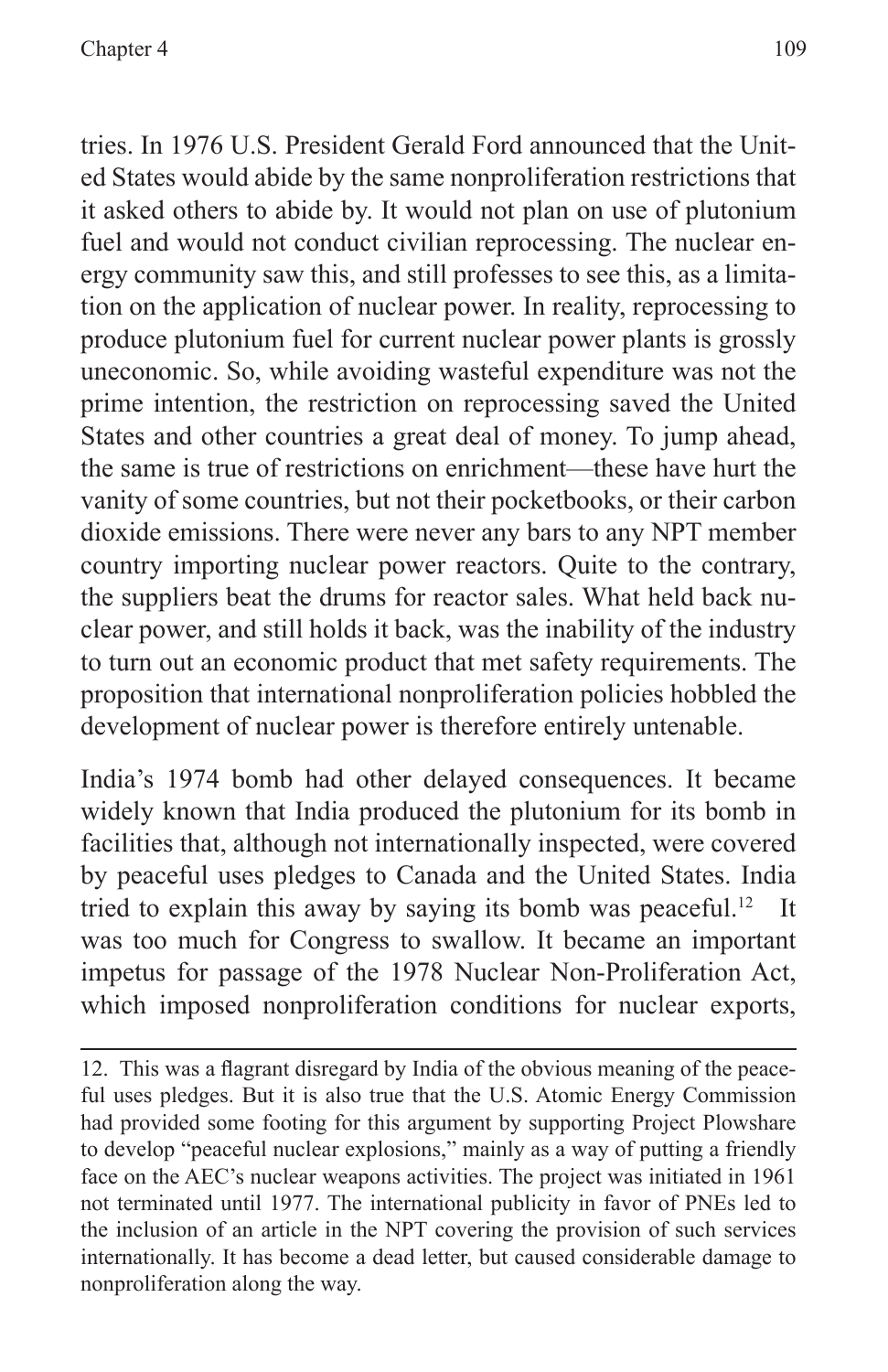among them that the importer accept IAEA inspections on all its nuclear facilities.

#### *Has Nonproliferation Caused Loss of Life?*

John Mueller makes the claim that nonproliferation policy caused more deaths than the Hiroshima and Nagasaki explosions, by which he is referring to the 2003 U.S. invasion of Iraq. He is right about the effect of the 2003 invasion, but it would be a considerable stretch to count the invasion in the nonproliferation column. In an oft-cited 2003 Vanity Fair interview with U.S. Deputy Defense Secretary Paul Wolfowitz, he cites eliminating "weapons of mass destruction," not as the real reason for the U.S. invasion, but as the politically convenient reason.<sup>13</sup> It was, as we have learned, an outright lie that the Bush administration had significant evidence pointing to Iraqi nuclear weapons.14 In any case, the invasion was named Operation IRAQI FREEDOM, which points in a different direction, one relating to control of the Middle East.

A related question is whether nonproliferation-inspired Iraqi sanctions in the decade preceding the 2003 invasion resulted in the deaths of large numbers of Iraqis, especially children. That there were many deaths as a consequence does not seem to be at issue, although there is not agreement on the numbers. In a famous 1996 CBS interview, Lesley Stahl asked U.S. Secretary of State Mad-

14. A few days after the start of the March 2003 invasion, I found myself at a security conference seated next to the visibly nervous director of the CIA's Weapons Intelligence, Nonproliferation, and Arms Control Center. He said if the invading force does not find any evidence of nuclear, biological, or chemical weapons he is going to lose his job. But, he said hopefully, he was sure they will find something in a desk drawer in Baghdad. It does not seem we had much evidence going in, or that this could have been the real reason for doing so. The man left his job soon after.

<sup>13.</sup> U.S. Deputy Secretary of Defense Paul Wolfowitz, Interview with Sam Tannenhaus, *Vanity Fair*, May 9, 2003, transcript available from *[www.defense.gov/](www.defense.gov/transcripts/transcript.aspx?transcriptid=2594) [transcripts/transcript.aspx?transcriptid=2594](www.defense.gov/transcripts/transcript.aspx?transcriptid=2594).*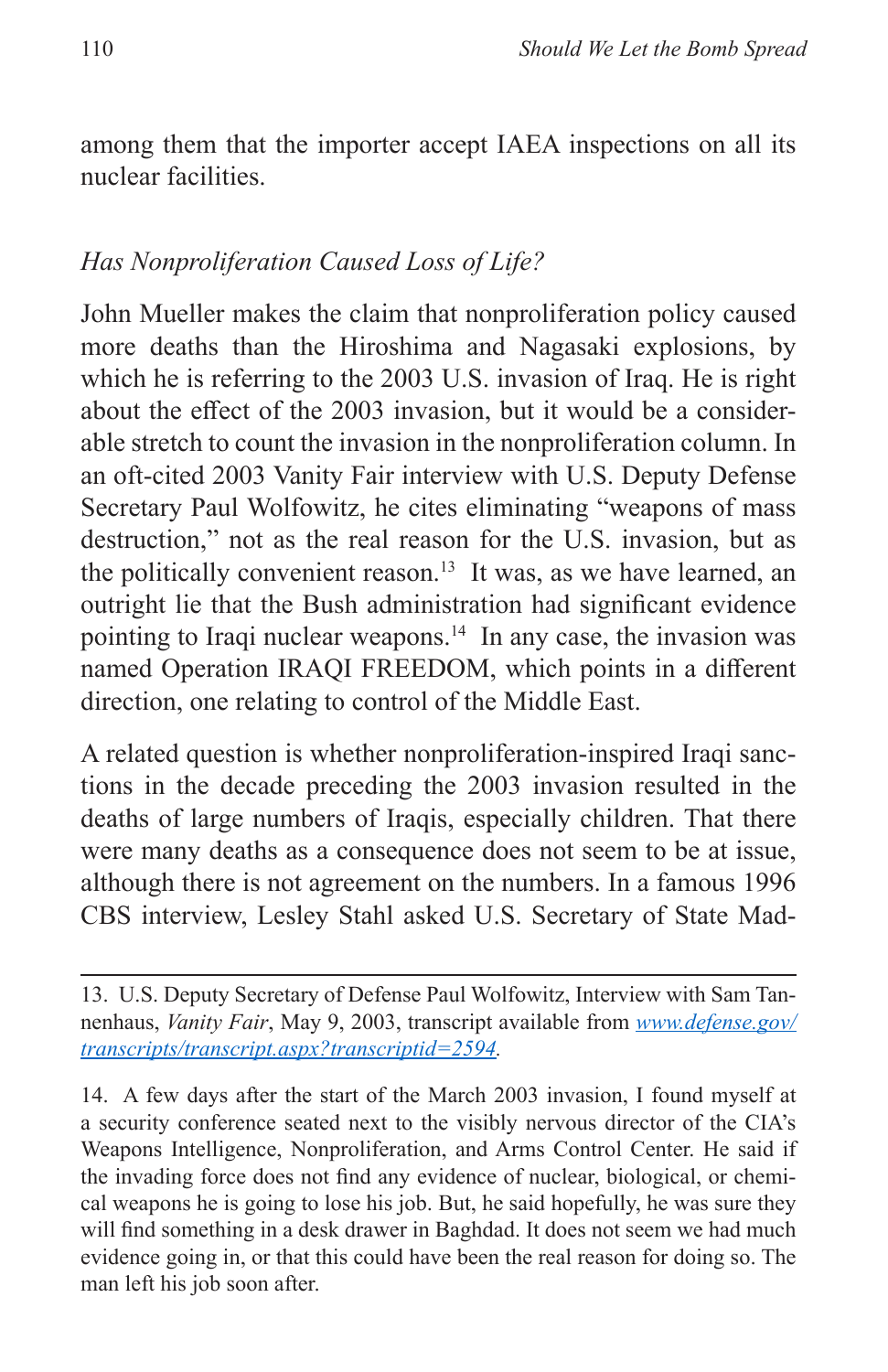eleine Albright about the effect of U.S. sanctions against Iraq: "We have heard that a half million children have died. I mean, that's more children than died in Hiroshima. And, you know, is the price worth it?" Madeleine Albright's chilling reply was: "I think this is a very hard choice, but the price—we think the price is worth it."15 Again, there's no denying the consequences. The question is whether they had much to do with nonproliferation, or were simply part of an effort to hem in Iraqi President Saddam Hussein.

Mueller raises the same point with respect to sanctions against North Korea. Here, if anything, the reasons for sanctions are even more complex than in the case of Iraq, as is the relationship of the sanctions to the misery of the non-privileged population.<sup>16</sup> It should be remembered that the initial reaction of the Clinton administration to North Korea's refusal in 1992 of key IAEA inspections (and therefore of the NPT) was to make the country an extraordinarily generous offer, which after the conclusion of negotiations in 1994 was known as the Agreed Framework. The North Koreans agreed to shut down their small plutonium production reactor and stop building two larger but still relatively small reactors; the United States agreed to shield them from their NPT violation by getting the IAEA to agree to postpone the disputed inspections. In the meantime North Korea would receive (from South Korea and Japan) two large light water reactors worth about \$5 billion. In addition the North received a large supply of oil. The deal did not make sense, and fell apart when it became obvious that North Korea was not keeping to its terms.<sup>17</sup> But the point for our purposes

15. U.S. Secretary of State Madeleine Albright, Interview with Lesley Stahl, *60 Minutes*, originally aired May 12, 1996. Albright later said what she said was stupid, which of course it was, as it played badly.

16. In a strange twist, when the Clinton administration hoped to make headway with North Korea, the ever-enthusiastic Secretary Albright showed up in Pyongyang at an October 22, 2000 celebration for Kim Jong-il, and put on an embarrassingly gushing performance. See Jane Perlez, "Albright Greeted with a Fanfare by North Korea," *New York Times*, October 24, 2000.

17. Aside from the questionable aspect of rewarding flagrant violation of the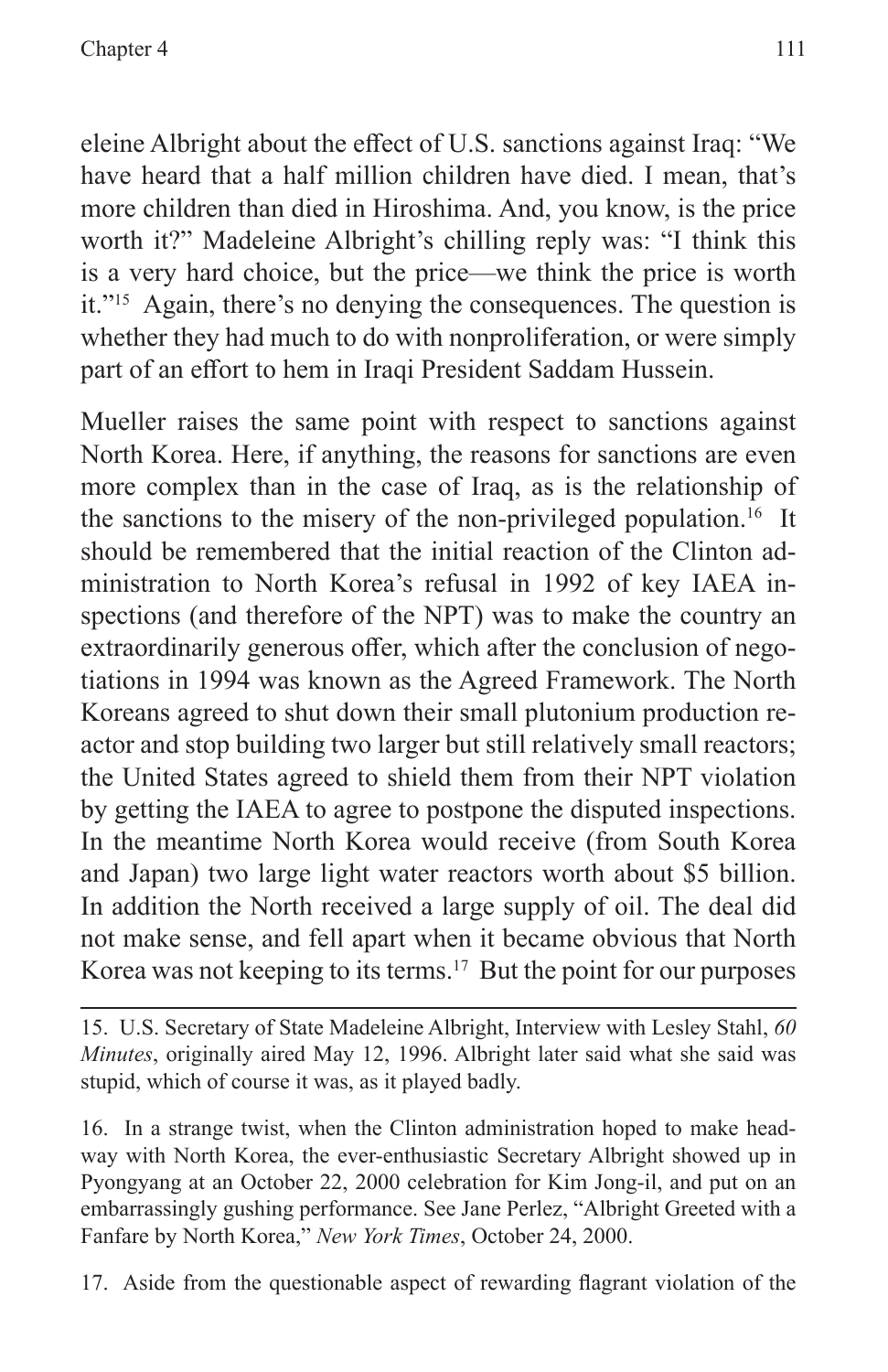here is that U.S. nonproliferation policy in this instance could not have been more generous.

*What Does Current U.S. Nonproliferation Policy Really Amount to?*

U.S. nonproliferation policy is far from the strict system (let alone overly strict system) that it is made out to be by the nuclear community in its frequent complaints. There are two aspects to it: The first is the broad effort conducted mainly at mid-levels in the State Department, working through the IAEA and other agencies, and ostensibly based on the NPT; the second, in many ways the more important, is conducted from the top and deals with Iran, and to a limited extent with North Korea.<sup>18</sup>

The broad international effort deliberately takes an incremental and non-confrontational approach to the problem—working to get others to agree to voluntary improvements in the application of IAEA safeguards, for example, or details of export procedures. The officials involved are the ones who go to the IAEA's conferences and meet with corresponding representatives from other supplier states. In practice, their activities amount to nibbling at the issues, and even then subject to the condition that they not disturb the promotion of nuclear power, and especially the possibility of U.S. sales of nuclear power plants.

In this, the Obama administration has outpaced the footsteps of its

NPT, in effect submitting to blackmail, the arrangement made no sense from a technical point of view: The reactors were much too large for the North Korean grid, which could not sustain the power loss from disconnecting one of the large reactors. And the grid was too small to protect the reactors from a safety point of view. Ironically, the plutonium production capacity of the two proposed reactors was larger than that of all the reactors that the North Koreans were supposed to shut down.

18. Doing essentially nothing about North Korea has now been dressed up in State Department language as "strategic patience."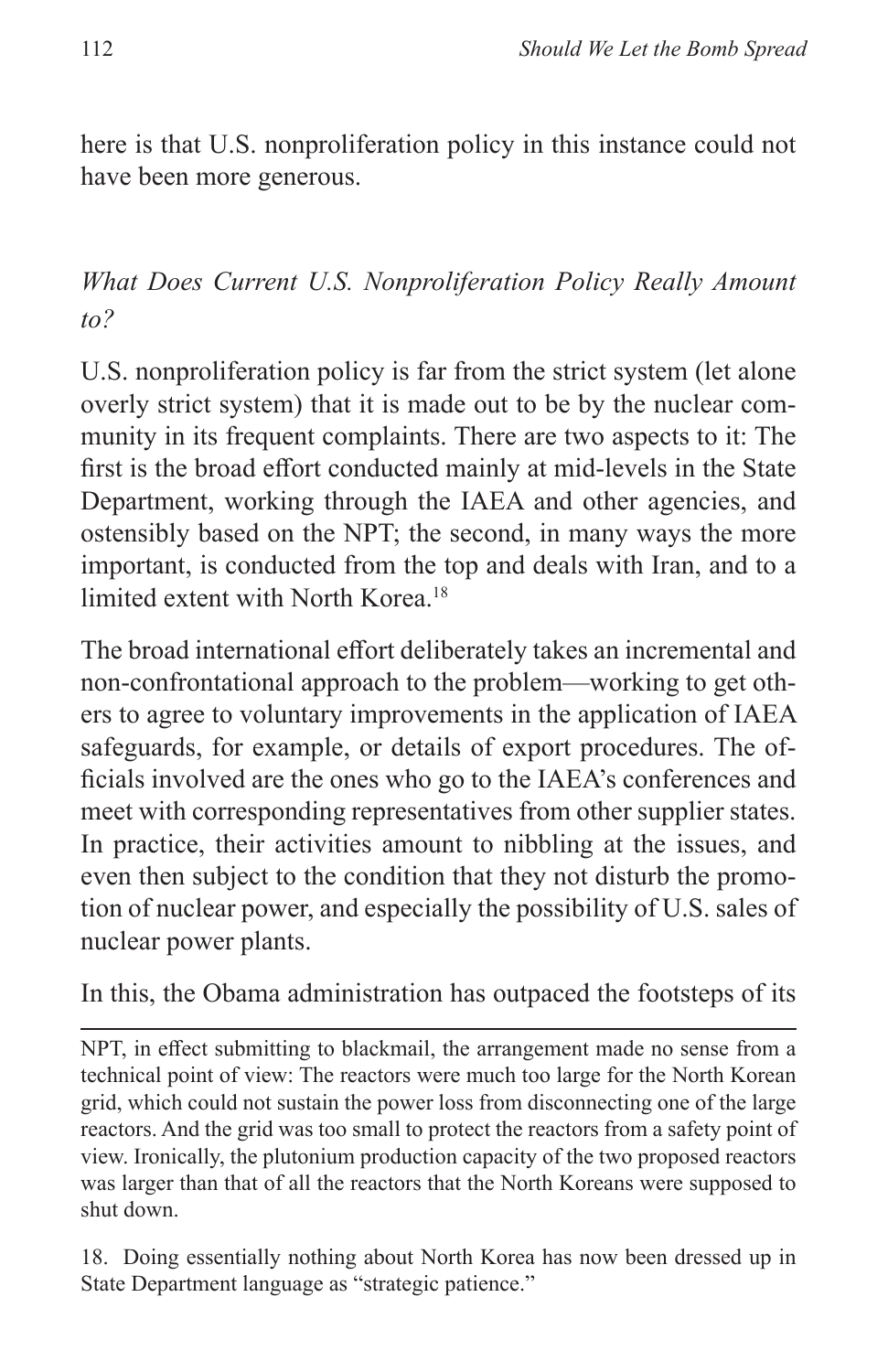predecessors. But it is not widely known that this administration has created a "Team USA," composed of officials from Departments of State, Energy, and Commerce, to promote nuclear power abroad. And there is a designated official on the National Security Council staff to shepherd the effort. It's no wonder that when Congress takes up the nuclear export agreements with potential customers, the State Department invariably testifies in favor of laxer conditions.19

To maintain friendly, and especially non-confrontational relations with potential customers, the State Department has gone along with a watering down of the NPT's objectives by describing the treaty as resting on three pillars, only one of which is nonproliferation. The others are nuclear disarmament and, most importantly, development of nuclear energy. And it is said that progress on any of the three depends on progress of the other two. In practical terms it means that the offices charged with trying to rein in proliferation are therefore committed to supporting the expanded worldwide use of nuclear energy, and doing so when we admittedly still don't have a satisfactory way of ensuring that it will not be put to military use.

The diplomats busy themselves with inoffensive solutions, however impractical, the best example being fuel banks, which have become a standard "solution" to the problems posed by national enrichment facilities. It's unlikely that top-level people understand that that a fuel bank makes no economic or engineering sense at all, but it sounds good, and so has become entrenched in nuclear

19. The mother of all lax agreements is the one negotiated with India and finalized in 2008. India opposed the NPT from the beginning. It refused comprehensive IAEA inspection of its nuclear facilities and so was barred, by Nuclear Supplier Group guidelines, from receiving nuclear exports. This is the group whose formation we initiated after the 1974 Indian bomb. In the hope of gaining a large amount of nuclear business, the Bush administration waived the export restrictions of thee 1978 NNPA that were put in place in response to the 1974 Indian bomb and pressured the NSG to waive its guidelines. The Bush administration thereby punched a hole in the NPT. As of July 2014, there has yet to be any nuclear business for the United States. The Obama administration later supported fully this policy toward India's nuclear activities.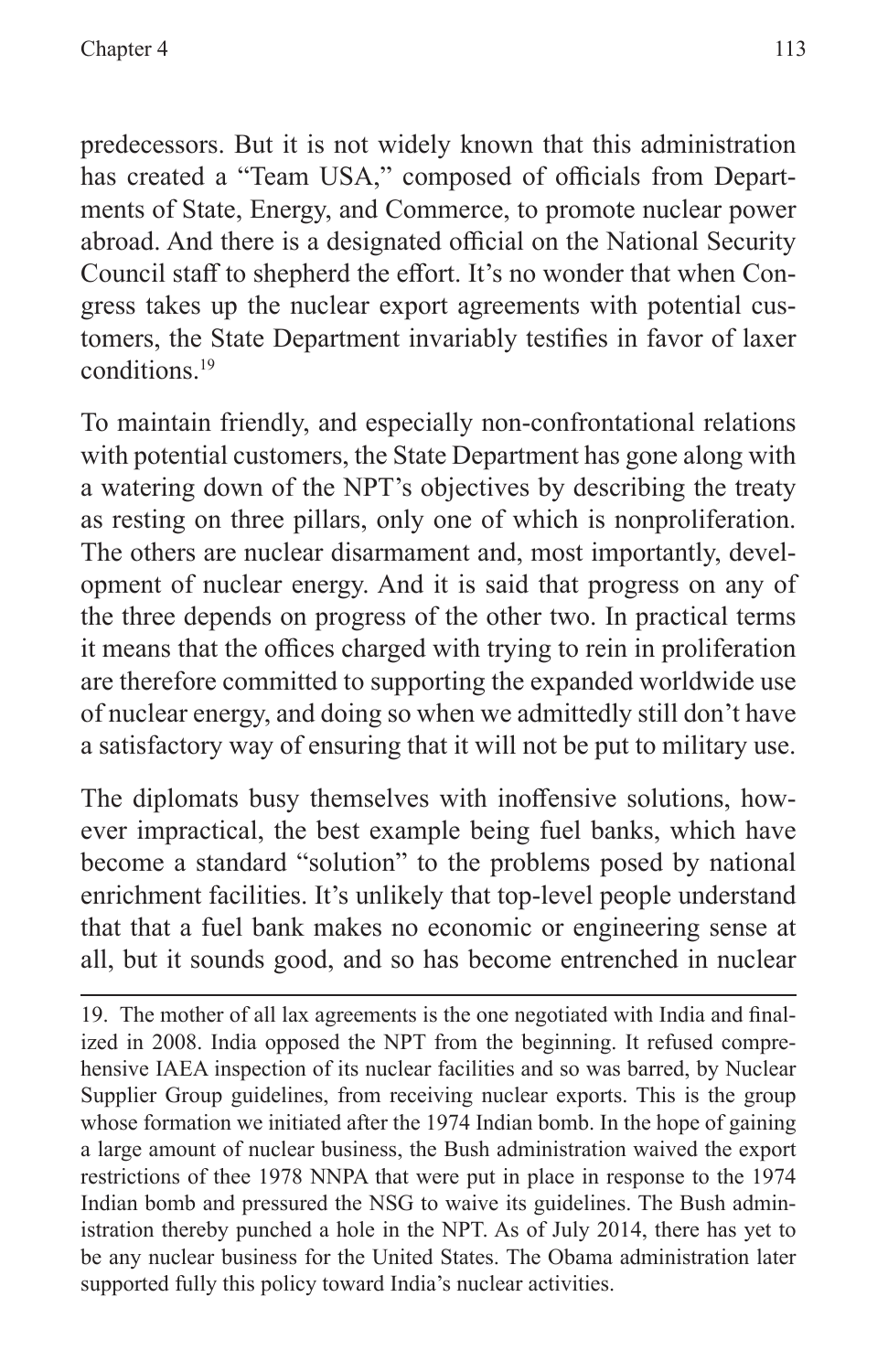proliferation boilerplate.20

Another way in which nonproliferation has been soft-pedaled is by current shift in emphasis to combating nuclear terrorism by nonstate actors as opposed to nuclear weapons development by established states. The diplomatic aspects of combatting terrorism are relatively easy—everyone is against it so one can organize security summits in total agreement.<sup>21</sup> That agreement would be more difficult to obtain if we were talking about the necessary restrictions on the use of nuclear energy to keep it from spilling over into military applications.

The dilution of the effort to stop proliferation of nuclear weapons is further effected by the now-standard inclusion of it in the broader category of proliferation of weapons of mass destruction, which include biological and chemical weapons.22 Neither of the latter two is remotely as significant as nuclear weapons, but including them blurs the focus on nuclear weapons.

The second aspect of U.S. nonproliferation policy, the one that the president and top officials do take seriously, has to do with mainly constraining Iran's potential nuclear weapons capabilities. The enmity between the United States and Iran goes back to the 1979

20. See, for example, an op-ed by Nuclear Threat Initiative co-chairman, and former senator, Sam Nunn, "Open a Nuclear Fuel Bank," *New York Times*, July 11, 2014. There is a competitive market in fuel. The best guarantee of a fuel supply is a commercial contract. It's easy to create one's own stockpile of enriched. A bank for manufactured fuel is impractical because there are many types of fuel assemblies, with different levels of enrichment, and it would be effectively impossible to stock them all.

21. The purveyors of nuclear terrorism threats have managed to spook top leaders by greatly exaggerating the possibilities. Accounts tell of this fear greatly affecting President Bush after he went through a nuclear bomb scare involving New York and Washington, and President Obama seems equally seized with the issue.

22. To take things to an absurd degree, the legal definition of a weapon of mass destruction (18 U.S. Code  $\S$  921 – Definitions) includes explosive charges as small as one-quarter ounce [sic].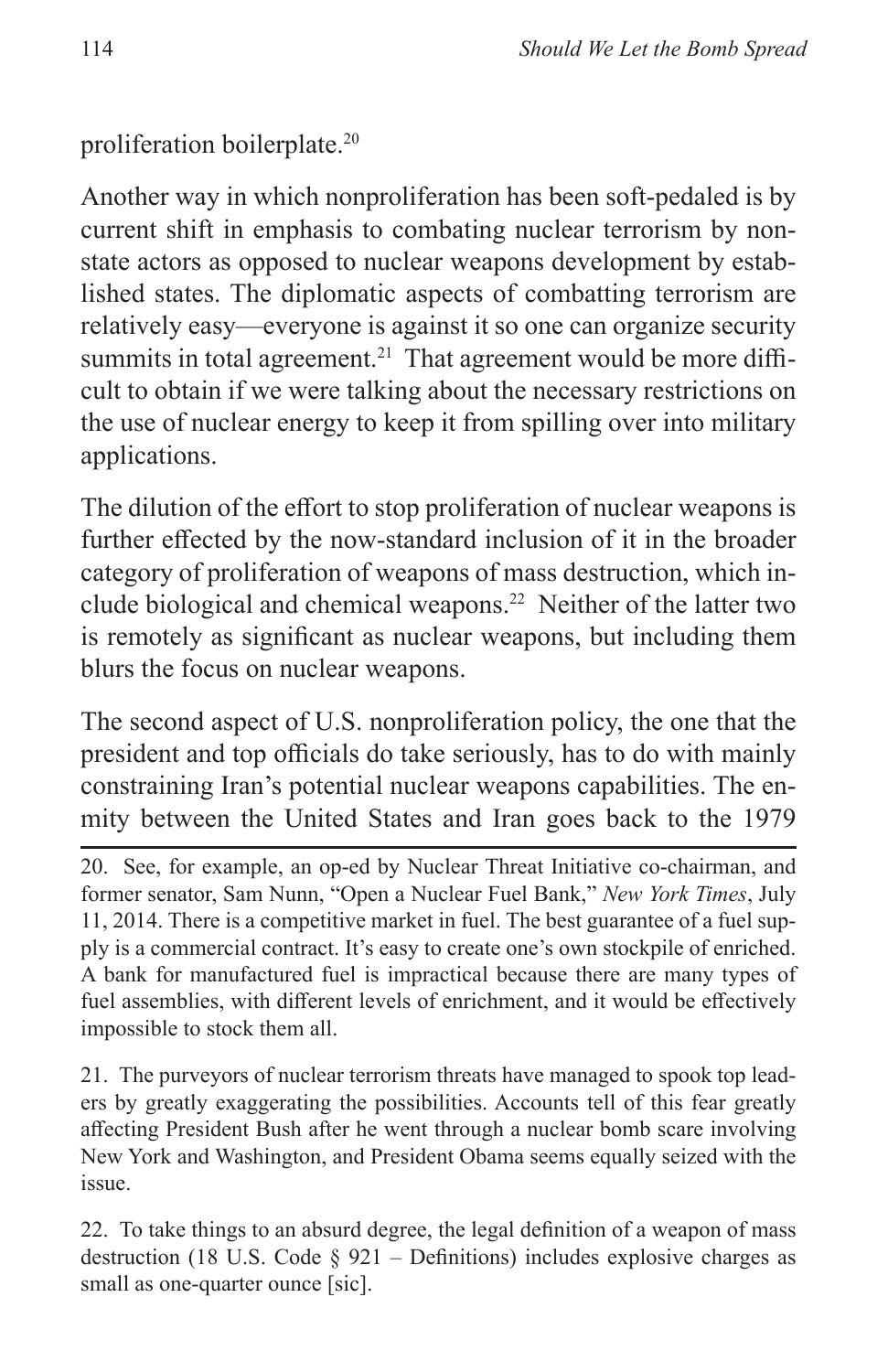Islamic Revolution and the deposing of the Shah.23 Iran's nuclear program, and an interest in nuclear weapons, also goes back to the time of the Shah. The current U.S. concern about Iran's nuclear capabilities has several elements. There is the obvious worry about Iran's intentions in developing uranium enrichment technology that could give it ready access to large quantities of highly enriched uranium, should it decide to develop nuclear weapons. But other countries have comparable capabilities without drawing the same level of concern. It is difficult to justify—under the NPT, as it has been interpreted for decades—a separate standard for Iran than that applied to other NPT members. The concern over Iran's nuclear capabilities is inextricably tied to fear of the political shadow such capabilities, even if not militarized, may cast over the Middle East and the influence Iran may derive from it.

A clearer way to view what is going on in the negotiations over Iran's nuclear program is to see it as a struggle by the United States and Israel to maintain Israel's nuclear weapons monopoly in the Middle East. If anything sums up the major themes of U.S. nonproliferation policy, it would be protecting against the possibility of nuclear terrorism and protecting Israel's nuclear weapons. The United States has gone so far as to cooperate with Israel in physically sabotaging Iran's uranium enrichment activities.<sup>24</sup> Which is more than a little odd, as it puts the United States in cooperation with a country that resists the NPT norm to enforce NPT discipline on an NPT member suspected of harboring intentions at odds with its treaty obligations.

We never went this far before, but there is a long history to U.S. protection for Israel's putatively secret nuclear weapons, a policy supported even by U.S. politicians who otherwise take a strong stand

<sup>23.</sup> Many of Iran's nuclear scientists and engineers under the Shah, some of whom are still working in Iran, were trained at MIT under a special program specifically for Iran.

<sup>24.</sup> Israel went beyond that to assassinate Iranian scientists, without any admonition from the United States.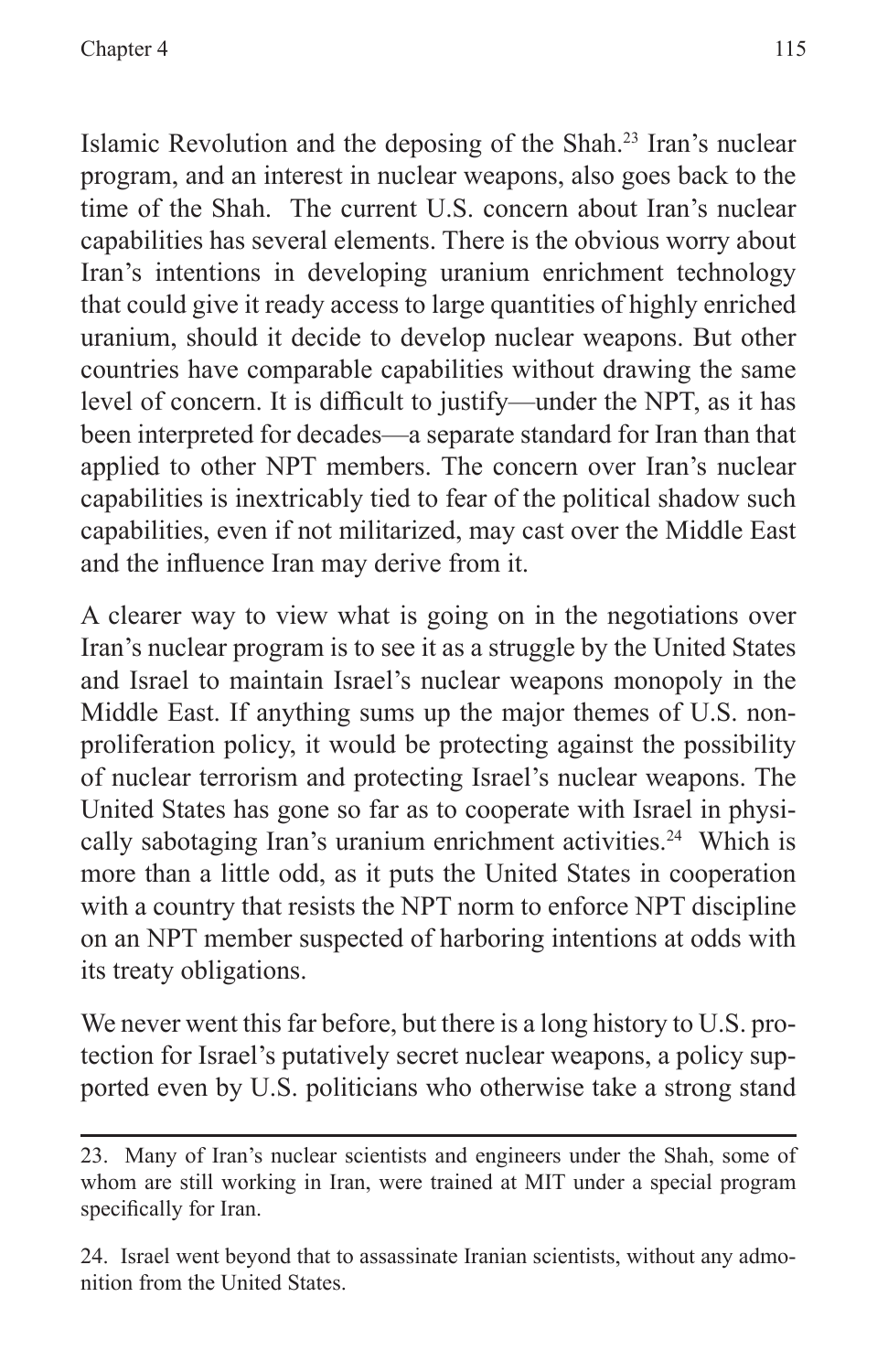on nonproliferation.25 The U.S. president still feigns ignorance about Israel's nuclear weapons, and the subject is off-limits even within the government, as it has been since the Nixon administration. It isn't off-limits in the rest of the world and we pay heavily in terms of international credibility when it comes to nonproliferation. In 2010 the NPT Review Conference unanimously approved final statement called for a conference on weapons of mass destruction in the Middle East, to take place in 2012. Immediately after the vote, to which the U.S. representative agreed, President Obama trashed the notion of such a conference. It has still not taken place. No one is fooled.

#### *Where Does This Leave Us?*

Faced with a history of ineffective and hypocritical nonproliferation policy, should we just let it all go? It turns out there are things worse than fecklessness and hypocrisy.26

25. U.S. President Jimmy Carter's White House was famous for its emphasis on nonproliferation, but hid the fact of Israel's 1979 nuclear test in seas south of Africa, carried out in violation of the Limited Test Ban, to which Israel was a party. During the previous administration I recall a 1976 dinner honoring Fred Iklé, then head of the Arms Control and Disarmament Agency. Senator Stuart Symington, the sponsor of the 1976 Symington Amendment (that banned U.S. aid to countries that deal in nuclear enrichment technology without complying with IAEA inspections) spoke about the importance of nonproliferation and praised Iklé for his commitment to it. When he sat down I asked the senator what he thought about nuclear weapons in Israel. He immediately replied, "They have to have them, I've been telling Moshe Dayan that for years."

26. In an accompanying article in this volume, "Getting Past Nonproliferation," Harvey Sopolsky takes a different tack. Whereas Mueller decries US nonproliferation policy because he thinks nuclear weapons don't matter, Sopolsky opposes it because he thinks nuclear weapons do matter. He sees nonproliferation as of a piece with "extended deterrence"—U.S. nuclear guarantees to our allies—which he doesn't like at all. Better, he says, to let them get their own nuclear weapons. But what if this abandonment of nonproliferation leads to nuclear weapons in the hands not only of friends but also of enemies and non-state actors, including those in the Middle East? Sopolsky's less-than-convincing answer is that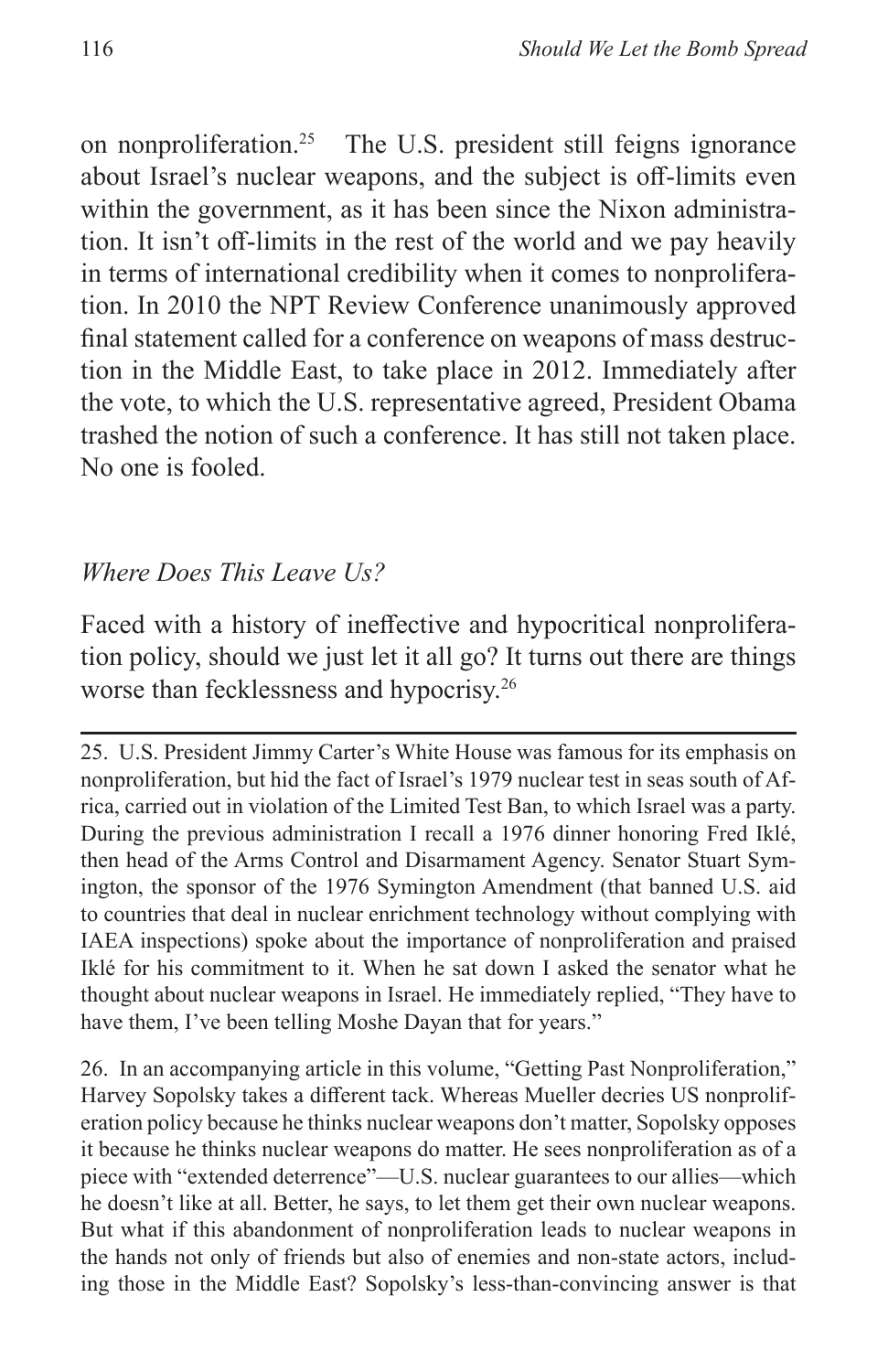The original, perhaps simplistic, logic behind nonproliferation was that as the number of nuclear weapons states increases, the number of strategic relationships among them increases much faster, and it will become extremely difficult to keep the weapons from being used. Henry Kissinger recently reiterated his belief in the validity of this view:

> If one imagines a world of tens of nations with nuclear weapons and major powers trying to balance their own deterrent equations, plus the deterrent equations of the subsystems, deterrence calculation would become impossibly complicated. To assume that, in such a world, nuclear catastrophe could be avoided would be unrealistic.<sup>27</sup>

It would be nice to think that this paints an overly pessimistic picture, and that faced with the potentially awful consequences of the spread of nuclear weapons, and remembering the awfulness of the large wars fought in the last century, people and leaders would keep far away from any possibility of nuclear war. But that view conflicts with history. The horrors of World War I did not prevent World War II twenty years later. The lessons of Vietnam did not prevent our repeating the experience in Iraq and Afghanistan. Wars and aggression are intertwined with domestic politics, and politicians, no matter how bright, have little time or inclination to understand the

<sup>&</sup>quot;deterrence and forensics work." In other words, enemy states will fear to attack the United States. And if they contemplate the risky course of handing bombs to non-state groups who would use them against the United States, they would again be deterred from doing so because "the links are sure to be revealed." In a way Sopolsky is saying if we just abandon nonproliferation, in fact, if we encourage the opposite, we won't have to worry about nuclear weapons in the rest of the world. Let us just say it is a provocative argument.

<sup>27.</sup> Henry Kissinger, foreword in Graham Allison, et al. "Nuclear Proliferation: Risk and Responsibility," Triangle Paper 60, (Washington, DC: Trilateral Commission, 2006), v.